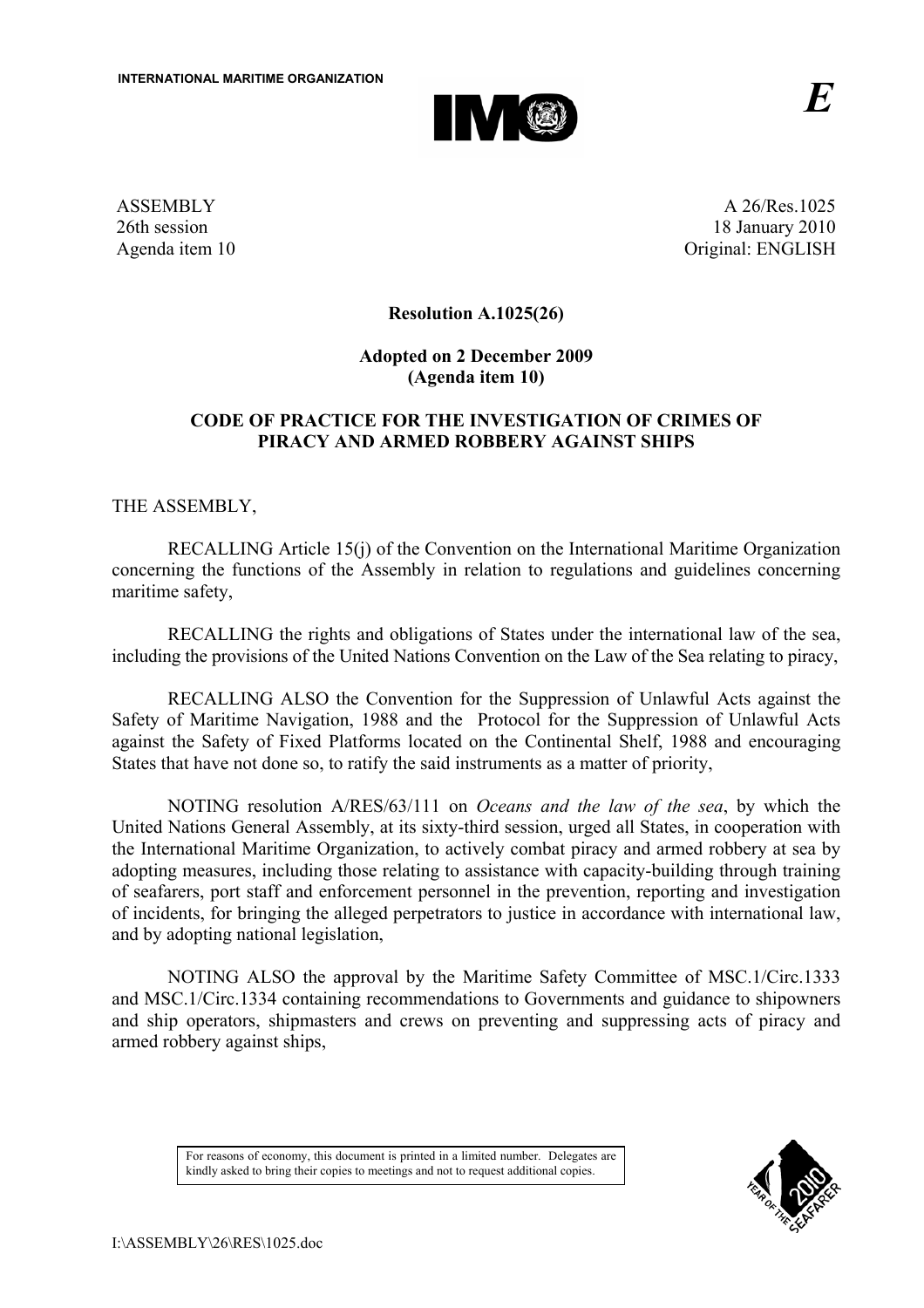RECOGNIZING WITH DEEP CONCERN the grave danger to safety of life at sea, maritime safety, security and the protection of the marine environment arising from acts of piracy and armed robbery against ships,

RECOGNIZING ALSO that the number of acts of piracy and armed robbery against ships continues to increase worldwide,

BEING AWARE that the fight against piracy and armed robbery against ships is often impeded by the absence of effective legislation in some countries for investigating reported cases of piracy and armed robbery against ships,

NOTING the need for capacity-building and technical cooperation in the field of suppression of piracy and armed robbery against ships,

BEING ALSO AWARE that, when arrests are made, some Governments lack the legislative framework and investigative guidelines necessary to ensure the conviction and punishment of those involved in acts of piracy and armed robbery against ships,

 RECALLING that the Assembly, at its twenty-second regular session and through resolution A.922(22), adopted the Code of Practice for the Investigation of the Crimes of Piracy and Armed Robbery against Ships ("the Code of Practice") and, at its twenty-fifth session and through resolution A.1002(25), requested as a matter of urgency the Maritime Safety Committee to review and update the Code of Practice taking into account developments and emerging needs,

BEING CONVINCED of the need for an amended Code of Practice to be adopted and promulgated as soon as possible,

BEING ALSO CONVINCED of the need for Governments to cooperate and, as a matter of the highest priority, take all necessary action to prevent and suppress any acts of piracy and armed robbery against ships,

 HAVING CONSIDERED the recommendation made by the Maritime Safety Committee at its eighty-sixth session,

1. ADOPTS the Code of Practice for the Investigation of Crimes of Piracy and Armed Robbery against Ships ("Code of Practice") set out in the annex to the present resolution;

2. INVITES Governments to cooperate in the interests of safety of life at sea, environmental protection and enhancement of maritime security by increasing their efforts to suppress and prevent acts of piracy and armed robbery against ships;

3. URGES Governments to implement the Code of Practice, to investigate all acts of piracy and armed robbery against ships under their jurisdiction, and to report to the Organization pertinent information on all investigations and prosecutions relating to these acts so as to allow lessons to be learned from the experiences of shipowners, masters and crews who have been subject to attacks, thereby enhancing preventative guidance for others who may find themselves in similar situations in the future;

4. ALSO INVITES Governments to develop, as appropriate, agreements and procedures to facilitate cooperation in applying efficient and effective measures to prevent acts of piracy and armed robbery against ships;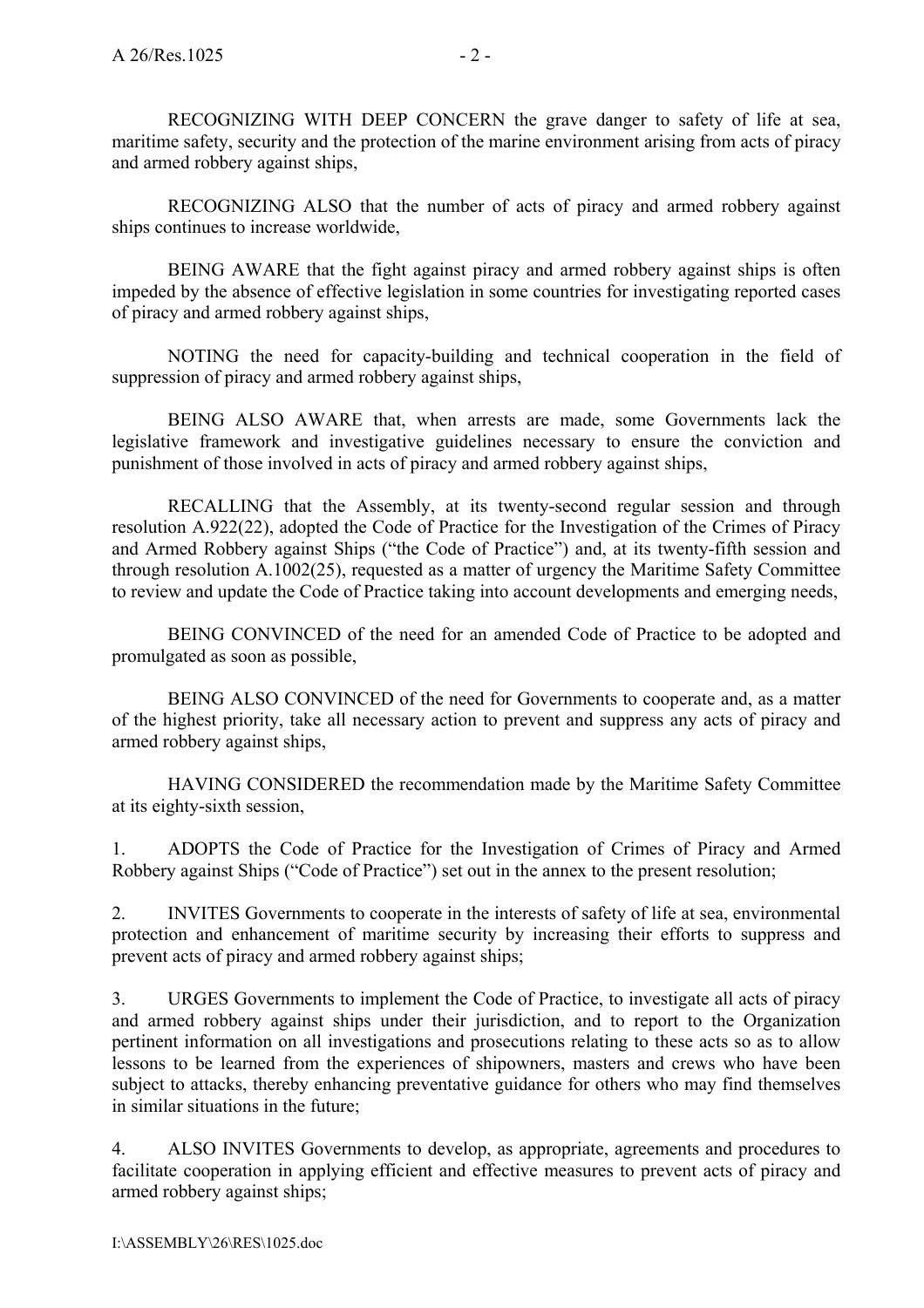5. ENCOURAGES Governments to apply the provisions of international instruments aimed at enhancing the safety and security of life at sea and at preventing and suppressing acts of piracy and armed robbery against ships;

6. FURTHER URGES all Governments responsible for ports, anchorages and sea areas off their coasts to inform the Organization of specific advice they have issued on the subject of piracy and armed robbery against ships, for promulgation to ships concerned;

7. REQUESTS the Maritime Safety Committee and the Legal Committee to keep the Code of Practice under review and authorizes them to adopt jointly the necessary amendments to the Code of Practice;

8. REQUESTS FURTHER the Maritime Safety Committee and the Legal Committee to report on action taken in accordance with this resolution to the twenty-seventh regular session of the Assembly;

9. REVOKES resolution A.922(22).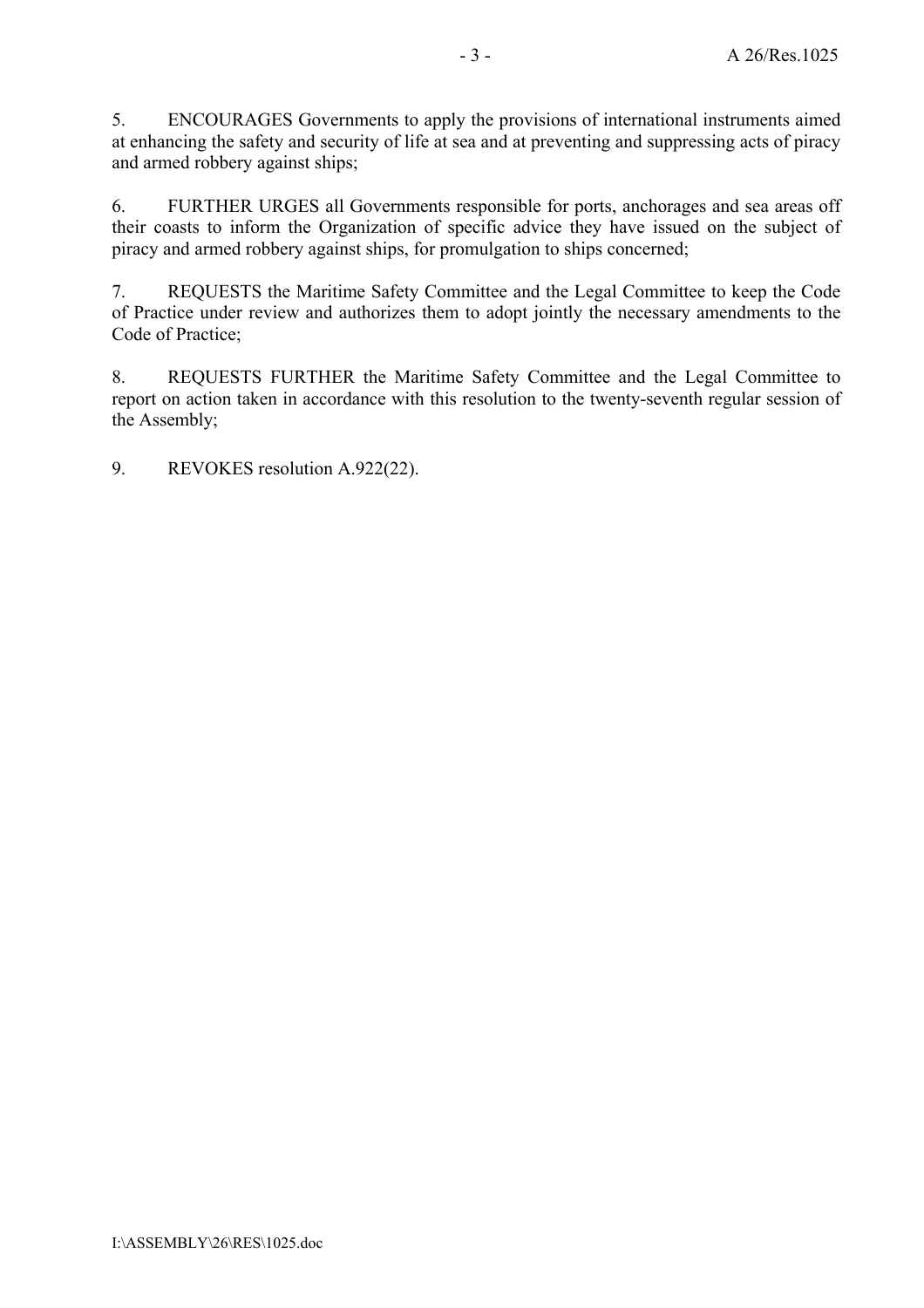#### **ANNEX**

## **CODE OF PRACTICE FOR THE INVESTIGATION OF CRIMES OF PIRACY AND ARMED ROBBERY AGAINST SHIPS**

## **1 PURPOSE OF THIS DOCUMENT**

The purpose of this document is to provide Member States with an *aide-mémoire* to facilitate the investigation of the crimes of piracy and armed robbery against ships.

### **2 DEFINITIONS**

For the purpose of this Code:

2.1 "Piracy" means an act defined in article 101 of the United Nations Convention on the Law of the Sea (UNCLOS).<sup>\*</sup>

2.2 "Armed robbery against ships" means any of the following acts:

- .1 any illegal act of violence or detention or any act of depredation, or threat thereof, other than an act of piracy, committed for private ends and directed against a ship or against persons or property on board such a ship, within a State's internal waters, archipelagic waters and territorial sea;
- .2 any act of inciting or of intentionally facilitating an act described above.

2.3 "Investigators" means those people appointed by the relevant State(s) to investigate an act of piracy or armed robbery against a ship, after the event has occurred.

2.4 "Initial responders" means those people who are appointed by the relevant State(s) to intervene in an act of piracy or armed robbery against a ship, during the event.

"Piracy consists of any of the following acts:

- (a) any illegal acts of violence or detention, or any act of depredation, committed for private ends by the crew or the passengers of a private ship or a private aircraft, and directed:
	- (i) on the high seas, against another ship or aircraft, or against persons or property on board such ship or aircraft;
	- (ii) against a ship, aircraft, persons or property in a place outside the jurisdiction of any State;
- (b) any act of voluntary participation in the operation of a ship or of an aircraft with knowledge of facts making it a pirate ship or aircraft;
- (c) any act of inciting or of intentionally facilitating an act described in sub-paragraph (a) or (b)."

 $\overline{a}$ 

The following definition of piracy is contained in article 101 of the United Nations Convention on the Law of the Sea: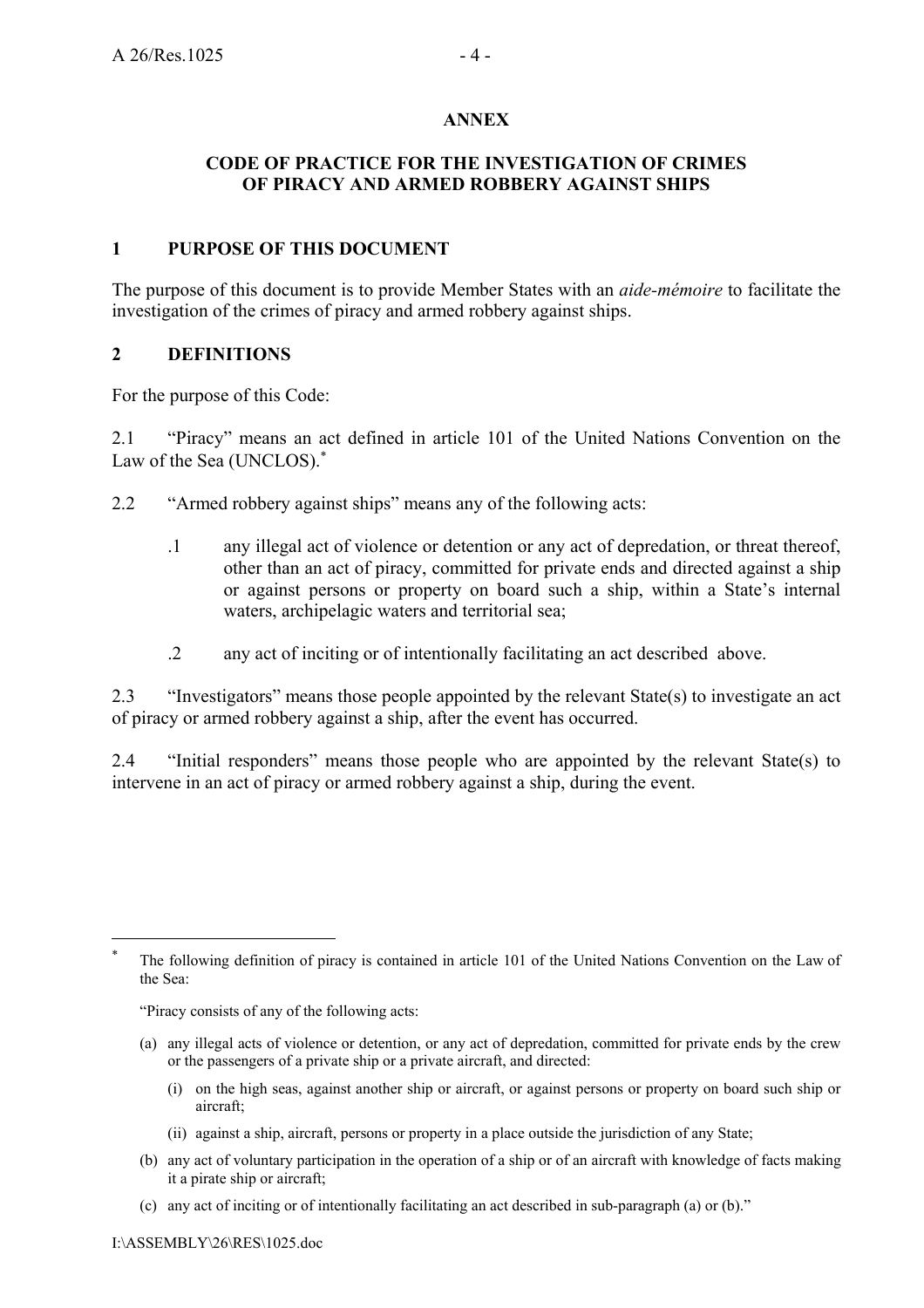## **3 PRIOR CONSIDERATIONS**

#### **LEGISLATION**

### **Apprehension and prosecution**

3.1 States are recommended to take such measures as may be necessary to establish their jurisdiction over the offences of piracy and armed robbery against ships, including adjustment of their legislation, if necessary, to enable those States to apprehend and prosecute persons committing such offences. States are furthermore encouraged to take the necessary national legislative, judicial and law enforcement actions as to be able to receive, prosecute or extradite any pirates or suspected pirates and armed robbers arrested by warships or military aircraft or other ships or aircraft clearly marked and identifiable as being on government service. States should take into consideration appropriate penalties when drafting legislation on piracy.

3.2 States are encouraged to implement the provisions of UNCLOS, the Convention for the Suppression of Unlawful Acts Against the Safety of Navigation, 1988 and the Protocol for the Suppression of Unlawful Acts Against the Safety of Fixed Platforms Located on the Continental Shelf, 1988.

#### **Action by coastal/port States**

3.3 To encourage masters to report all incidents of piracy and armed robbery against ships, coastal/port States should make every endeavour to ensure that these masters and their ships will not be unduly delayed and that the ship will not be burdened with additional costs related to such reporting.

### **Agreements or arrangements for investigations**

3.4 Article 100 of UNCLOS requires all States to cooperate to the fullest possible extent in the repression of piracy.

3.4.1 Coastal States are encouraged to cooperate to the fullest possible extent in the investigation of armed robbery incidents and attempts, together with other interested States such as the flag State, and, where appropriate, to enter into appropriate bilateral or multilateral agreements to facilitate such investigations and the prosecution of the perpetrators.

3.4.2 In addition, States are encouraged to cooperate to the fullest possible extent in the investigation of acts or attempted acts of piracy and to enter into bilateral or multilateral agreements with other interested States such as the flag State or the coastal State so as to facilitate such investigations and the prosecution of the perpetrators.

### **4 TRAINING OF INVESTIGATORS**

- 4.1 Training of investigators should cover the primary purposes of an investigation:
	- .1 In any cases where persons on board have been abducted or have been held hostage, the primary objective of any law enforcement operation or investigation must be their safe release. Their rescue and safety should take precedence over all other considerations.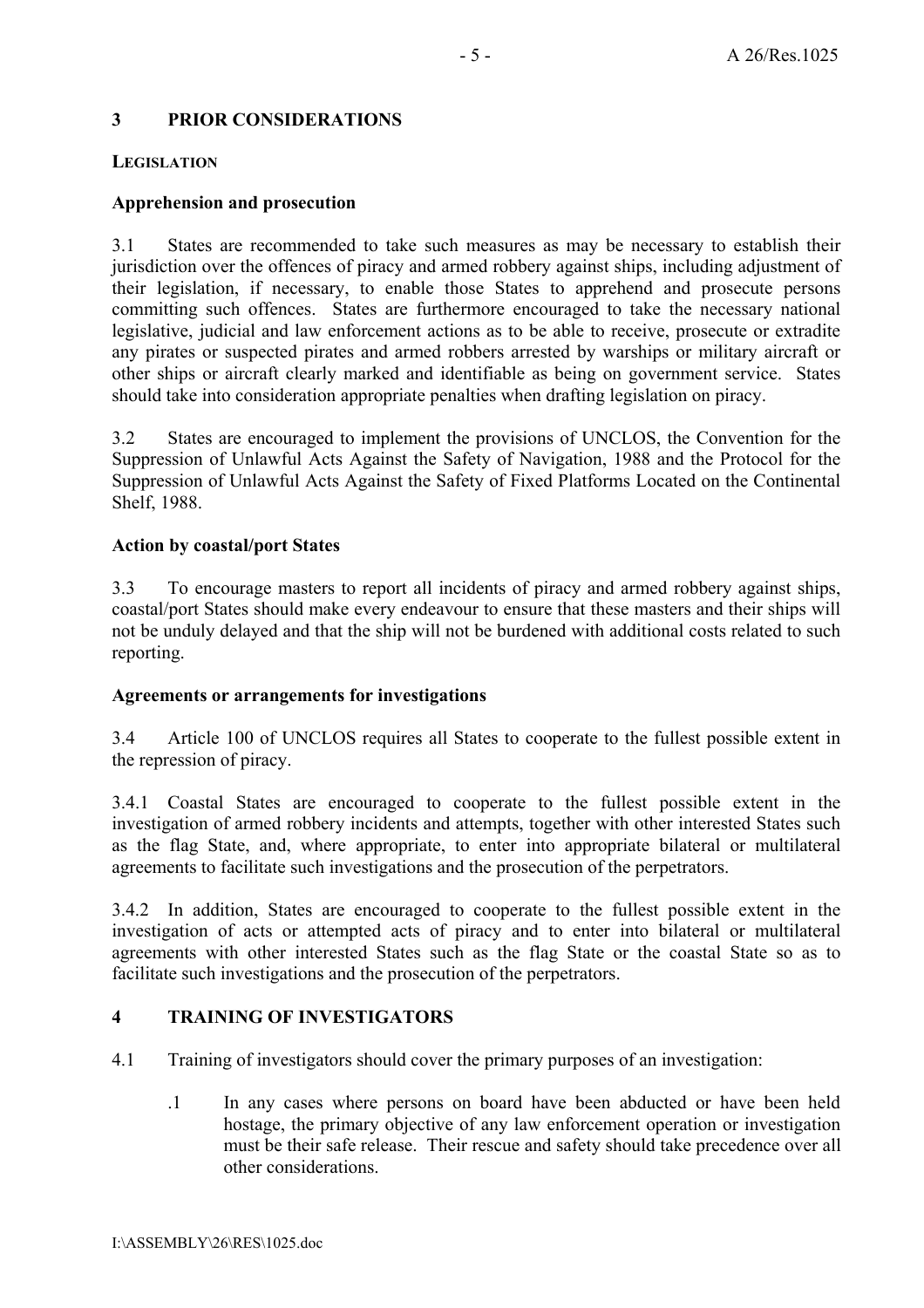- .2 Arrest of offenders.
- .3 Securing of evidence, especially if an examination by experts is needed.
- .4 Dissemination of information which may help prevent other offences.
- .5 Recovery of property stolen.
- .6 Cooperation with the authority responsible for dealing with any particular incident.
- .7 Gathering and assessing related information from all available sources.

4.2 Investigators should be trained and experienced in conventional criminal investigative techniques, and should be as familiar as possible with a ship environment. Maritime knowledge will, of course, be an advantage, and access to persons with knowledge of maritime procedures useful, but it is investigative skills which are vital.

4.3 Written procedures in the national language on how to conduct an investigation could be useful. Such procedures should be updated and adjusted in light of experiences gained and with due regard for national legislation.

4.4 Trainers may wish to emphasize that offenders could still be at the scene of the crime when investigators arrive on scene.

4.5 Investigators should be trained how to handle persons who have experienced very stressful situations. Learning techniques on how to question persons suffering from post-traumatic stress could prove useful.

# **5 INVESTIGATIVE STRATEGY**

5.1 It is essential that investigators should have demonstrated criminal investigation skills and competencies, as well as maritime knowledge/experience. Offenders are ultimately land-based, and it is likely that it is on land that they will be most vulnerable to detection. Associates may be prepared to give information against them, for example, and it is there that they will be spending the proceeds of their crime. It is also probable that offenders will be involved in other offences such as smuggling irregular immigrants, and useful intelligence may be lost if investigators are too compartmentalized in their approach.

5.2 Conventional detective methods offer the best chance of identifying and apprehending pirates and perpetrators of armed robbery.

5.3 It may be appropriate to link anti-piracy measures to anti-smuggling patrols or efforts to prevent illicit traffic in narcotic drugs and psychotropic substances, thus minimizing duplication of effort and saving resources. Wherever possible, an inter-agency approach to investigation should be adopted.

## **Overall management/other liaison/cooperation**

5.4 For the purpose of enhancing the capacity of States to combat piracy and armed robbery against ships, States should endeavour to cooperate on the investigation to the fullest possible extent.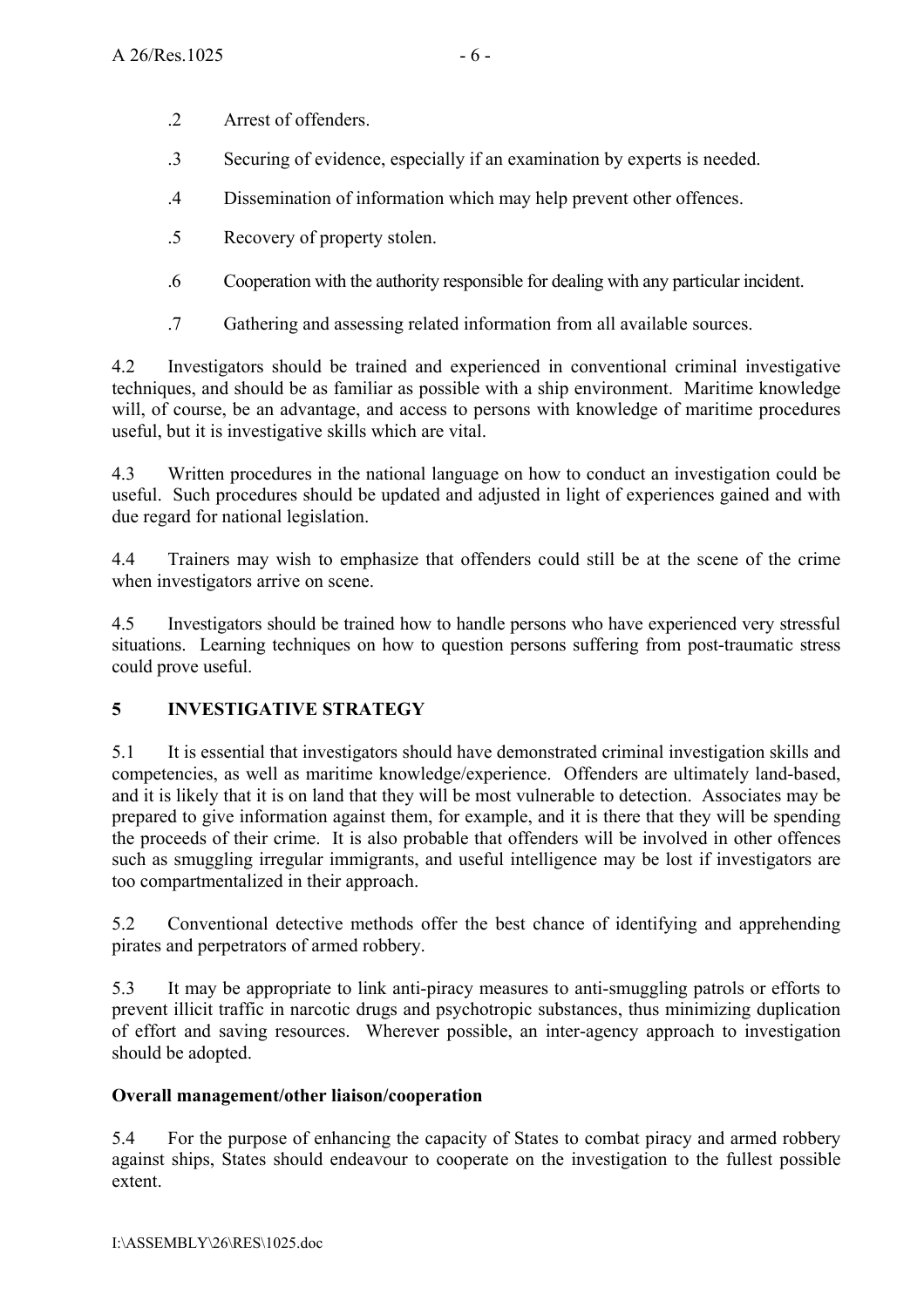5.5 Maritime trade, being of an international nature, will bring into play various legal/boundary issues. While conducting investigations all States which have an interest should fully cooperate with those conducting the investigations.

5.6 It is important to identify the person and/or organization in charge of an investigation. Confusion or delay in the early stages will at best result in delayed investigative opportunities and loss of evidence. At worst, it may increase the danger to any member of the crew held captive by the offenders, possibly resulting in loss of life or injury which could have been avoided.

5.7 Recognition should be given to the different national interests that may be involved in each case, including: flag State of the ship; country in whose territorial waters the attack took place; country of suspected origin of the perpetrators; country of nationality of persons on board; country of ownership of cargo; and country in which the crime was committed. In cases of piracy, the flag State of the ship should take lead responsibility, and in cases of armed robbery the lead should be taken by the State in whose territorial waters the attack took place. In all cases it should be recognized that other States will have legitimate interests, and therefore liaison and cooperation between them is vital to a successful investigation and apprehension of the perpetrator.

5.8 The shipowner or company should be informed of the attack and the plan for the investigation.

5.9 It is important to involve relevant intergovernmental organizations at an early stage, where appropriate, in order to take account of the possibility that transnational organized crime may be involved and, where appropriate, to provide related information to non-governmental organizations dealing with various forms of maritime crime or fraud.

5.10 If, in the course of the investigation, there is an unavoidable need to change the investigators in charge, a full debriefing should take place.

### **6 DEALING WITH AN INITIAL REPORT**

When information is received that a ship is under attack, or a recently committed major offence is reported and the ship is accessible, initial responders and investigators should attend without delay. The responsibilities of those who first attend crime scenes are the following:

## **Preservation of life**

.1 Secure medical treatment for all persons injured and advise the crew, if the situation warrants, that the threat no longer exists and the crew is safe.

#### **Prevention of the escape of offenders**

.2 Be alert to the possibility that, in some circumstances, offenders may still be in the vicinity and advise the crew accordingly.

#### **Warnings to other ships**

.3 Whenever practicable, issue warnings to other ships in the vicinity which may be vulnerable to attack.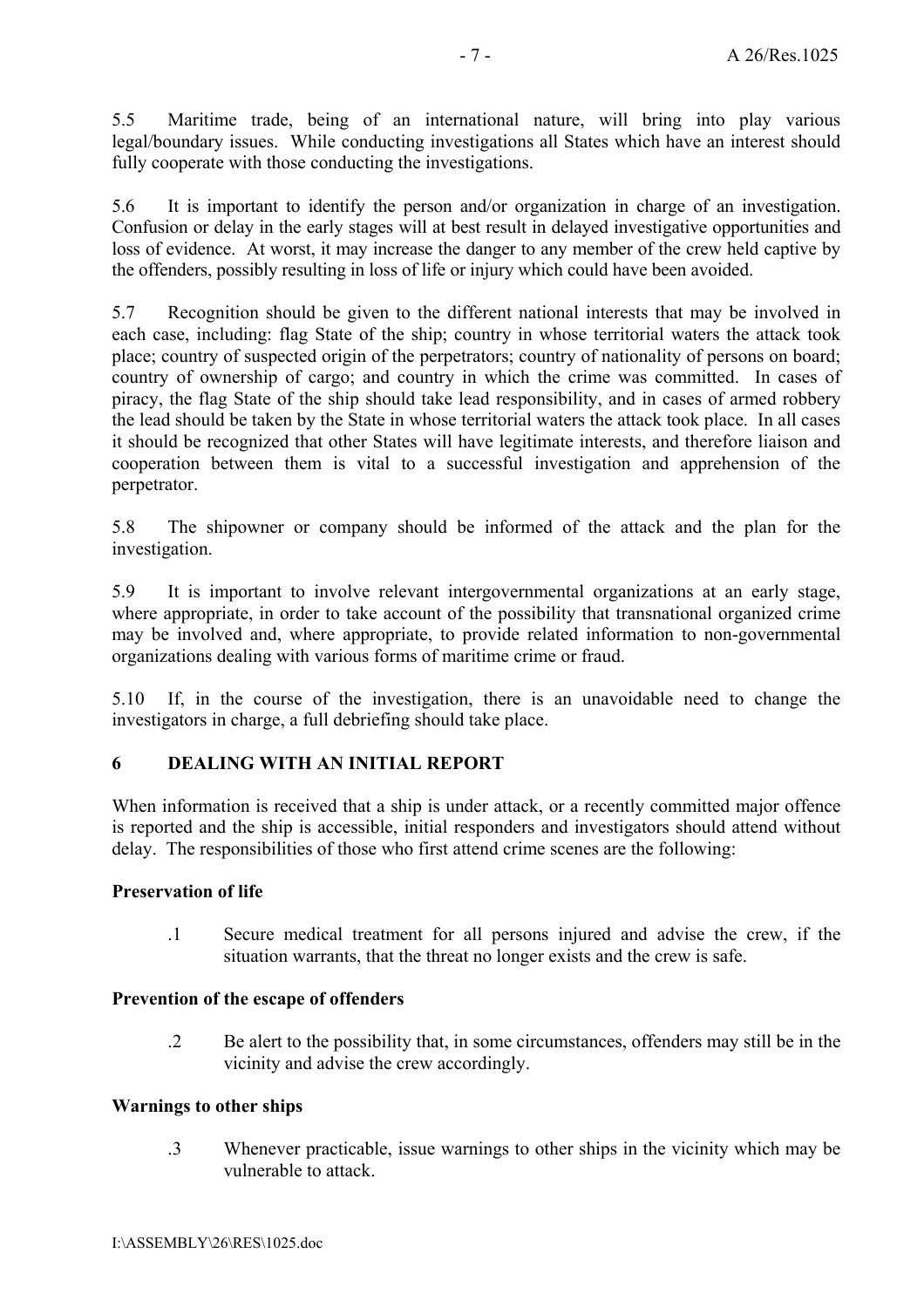## **Protection of crime scenes**

- .4 Recovery of forensic material from a crime scene has the potential to provide evidence to identify offenders. Equally, interpretation of what happened at the scene will help investigators determine the outcome of the investigation. It is therefore vital that crime scenes be protected until appropriately qualified personnel arrive to examine them. This point should be fully understood by the master, crew and shipowner of any ship involved.
- .5 The initial phases of the law-enforcement and emergency services' response present the greatest risk of scene contamination. Personnel coordinating the law enforcement response should be aware of the risk of contamination and advise persons attending scenes, including other law enforcement officials and naval personnel, accordingly.
- .6 The authorities in the country with lead responsibility for investigating any crime should be informed of the details of the incident and given the opportunity to conduct an investigation into it. Any evidence, details of action taken, etc., should be passed to the State with the lead responsibility.

## **Securing evidence**

- .7 Focused questioning at the crime scene may lead to information which, by being rapidly passed to all appropriate authorities, could lead to the identification or arrest of the offenders, e.g., description of offenders, description of ship and direction in which the ship was last seen heading.
- .8 Law enforcement officials first attending a scene must appreciate the importance of their role in gathering and passing on as quickly as possible relevant evidence, even if the offenders have escaped. Mistakes or omissions at the outset may have serious implications for the subsequent investigation.
- .9 Investigators should bear in mind that recovery of property during the investigation is important, as it may become evidence in the event of any prosecution.

## **7 INVESTIGATION**

## **Proportionality**

The course of an investigation will depend to a large extent on the circumstances of the offence. In this regard the investigating agency will wish to take account of the "seriousness" of the incident. This can range from theft of property to hostage-taking and ultimately to loss of life. Consequently, the action to be pursued should be proportionate to the crime committed and consistent with the laws that were violated. The following considerations will, however, be common to all piracy and armed robbery investigations: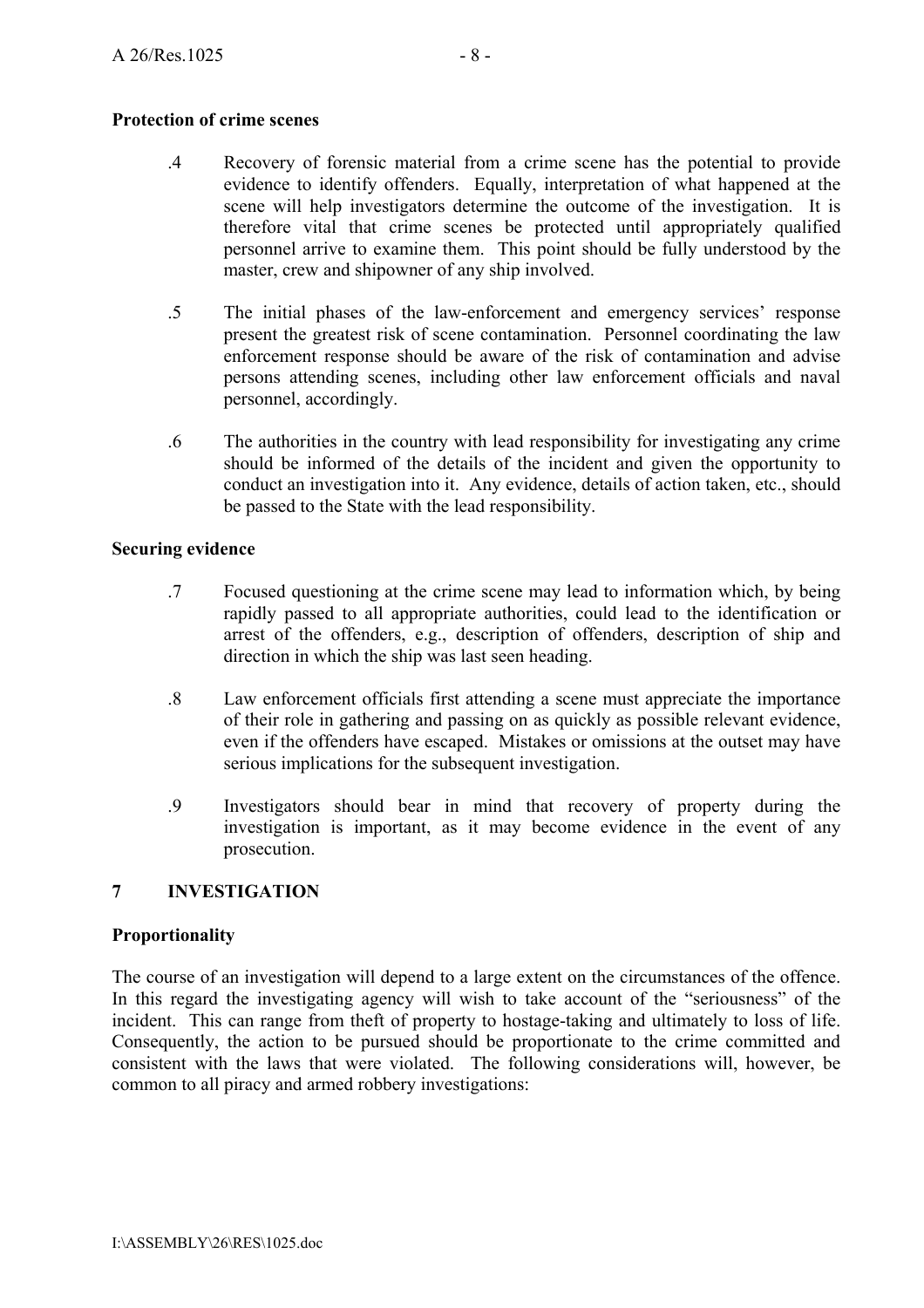# **Establishing and recording all relevant facts**

- .1 All relevant facts should be recorded in a systematic way. Most law enforcement agencies use multi-purpose crime reporting forms, but officers dealing with offences at sea should be sure to include the additional information which may subsequently prove essential in legal proceedings in these cases, e.g., weather, sea state, position, direction of travel and speed of the ship, a detailed description of the ship and so forth.
- .2 Photographs and videotapes taken of and on a ship will help investigators and witnesses to explain subsequently what happened.
- .3 Investigators should bear in mind that the laws governing offences committed at sea allow, in some circumstances, for legal proceedings in countries other than those where the investigators are based. Investigations should therefore be sufficiently comprehensive and detailed to make it possible to explain what happened to courts other than the investigators' own, possibly several years after the offences have been committed. The *modus operandi* of investigators should be described in the investigation report.

# **Recording individual witness accounts**

- .4 These should be recorded in a formal manner acceptable for use in subsequent court proceedings. Witness accounts will form the basis of any prosecution case and untrained personnel should not be used for this important task.
- .5 Witness accounts should be recorded at the earliest opportunity, as memories fade and accounts may be influenced by contact with other witnesses and media reports.
- .6 If witnesses speak languages different from that of the investigators, as will happen frequently in piracy and armed robbery cases, their accounts should be recorded in their own languages and with the aid of properly qualified interpreters when this can be done within a reasonable timescale. Investigators should be aware that an account signed by a witness, or indeed a suspect, in a language foreign to that person may be valueless in court proceedings. It is important, therefore, to establish the legal requirements for the validity of evidence in each case.
- .7 Experience has proved that witnesses in piracy and armed robbery cases, particularly those who have been subjected to violence, are likely to be exceptionally distressed. Their experience will have been all the worse if they have been held captive for a long period and/or been in fear of death, and the situation will be exacerbated still further if they are far from home. Investigators should bear these factors in mind and deal with the witnesses sympathetically and patiently if they are to elicit all relevant facts.
- .8 Witnesses should be interviewed separately from each other, when this can be done within a reasonable timescale, in order to protect the integrity of the individual accounts of the incident.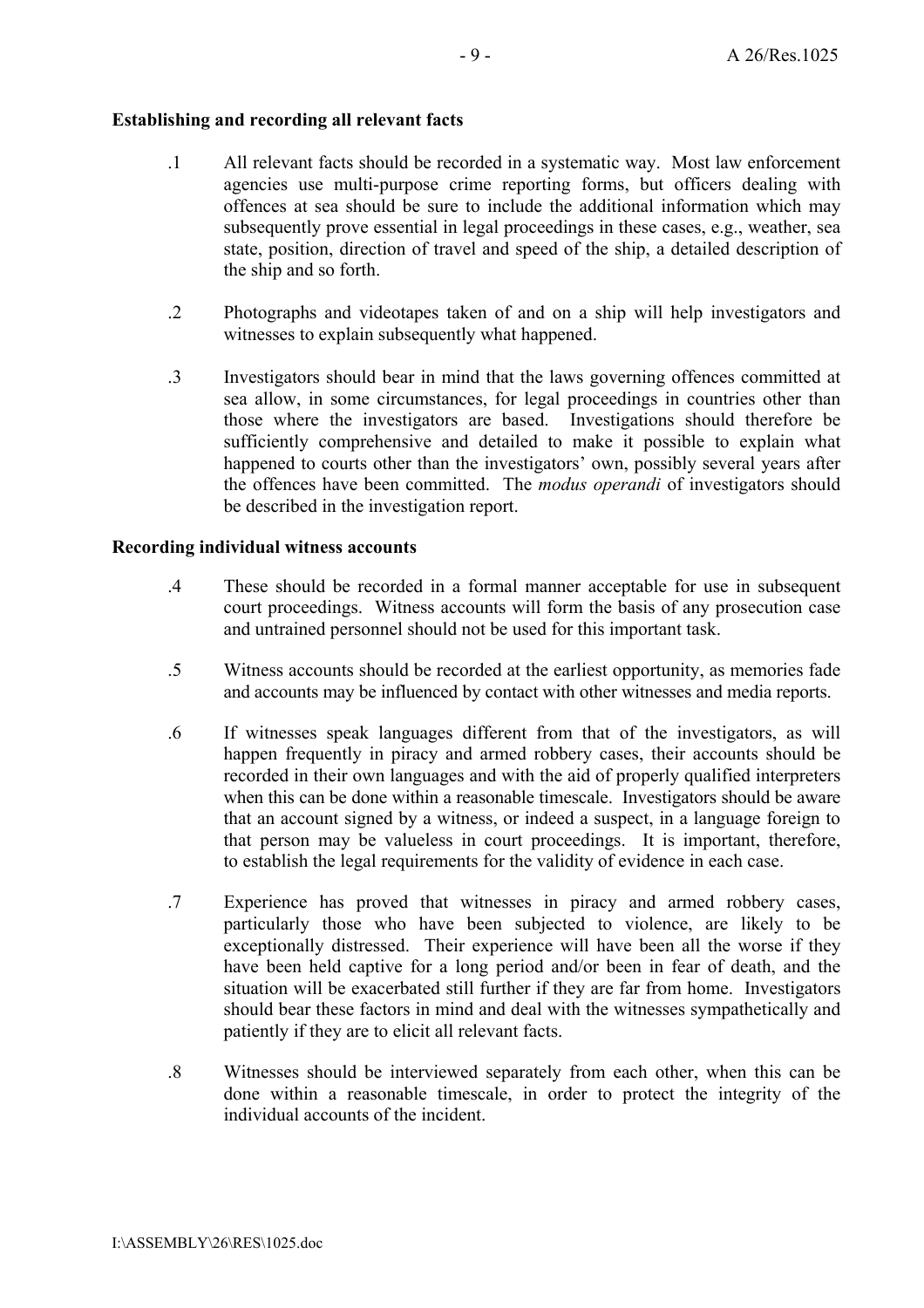- .9 Investigators should focus on obtaining specific descriptions of the individuals involved in the piracy incident, particularly noting any distinguishing characteristics of the "leader".
- .10 If more than one offender is involved, investigators should attempt to obtain specific information from the witnesses about the actions of each individual offender, rather than be satisfied with general statements about what "the hijackers" or "the pirates" did on the ship.

#### **Detailed forensic examination of scenes**

- .11 Detailed forensic examination of the crime scene, particularly in serious cases including cases of homicide, offers investigators the best opportunities of establishing crucial information and evidence which may ultimately result in the case being solved.
- .12 Investigators should secure particular objects or places on the ship where the offenders may have left fingerprints or other latent prints of value.
- .13 Investigators would be well advised to take advantage of the full range of specialist services available to them.
- .14 Investigators should take into consideration the need not to detain ships or impede work on board longer than is strictly necessary to carry out the forensic examination.

### **Searching intelligence databases**

- .15 Crimes should not be treated in isolation.
- .16 Offenders may be responsible for similar crimes not yet solved, and when the evidence from those cases is accumulated and considered, opportunities of identifying offenders may emerge. Appropriate databases, including those held by organizations such as the Information Sharing Centre established in Singapore under the Regional Cooperation Agreement on Combating Piracy and Armed Robbery against Ships in Asia or the International Maritime Bureau established in Kuala Lumpur, Malaysia by the International Chamber of Commerce, should be searched to identify any series of offences. However, usage of private databases has to be compatible with the laws governing the investigation. Consideration should be given to contacting Interpol or neighbouring coastal States in case they have any information on the offenders.
- .17 Equally, offenders may have previous convictions, the details of which could link them to crimes under investigation.

#### **Distribution of information and intelligence to appropriate agencies**

.18 An important product of an effective investigation, even if it does not lead to any arrests, should be the generation of intelligence, and systems should be in place to ensure that potentially useful intelligence is disseminated to all appropriate parties. These might include law enforcement agencies, naval authorities, coastguards, harbour masters and others that might need it and could act on it according to their national regulations.